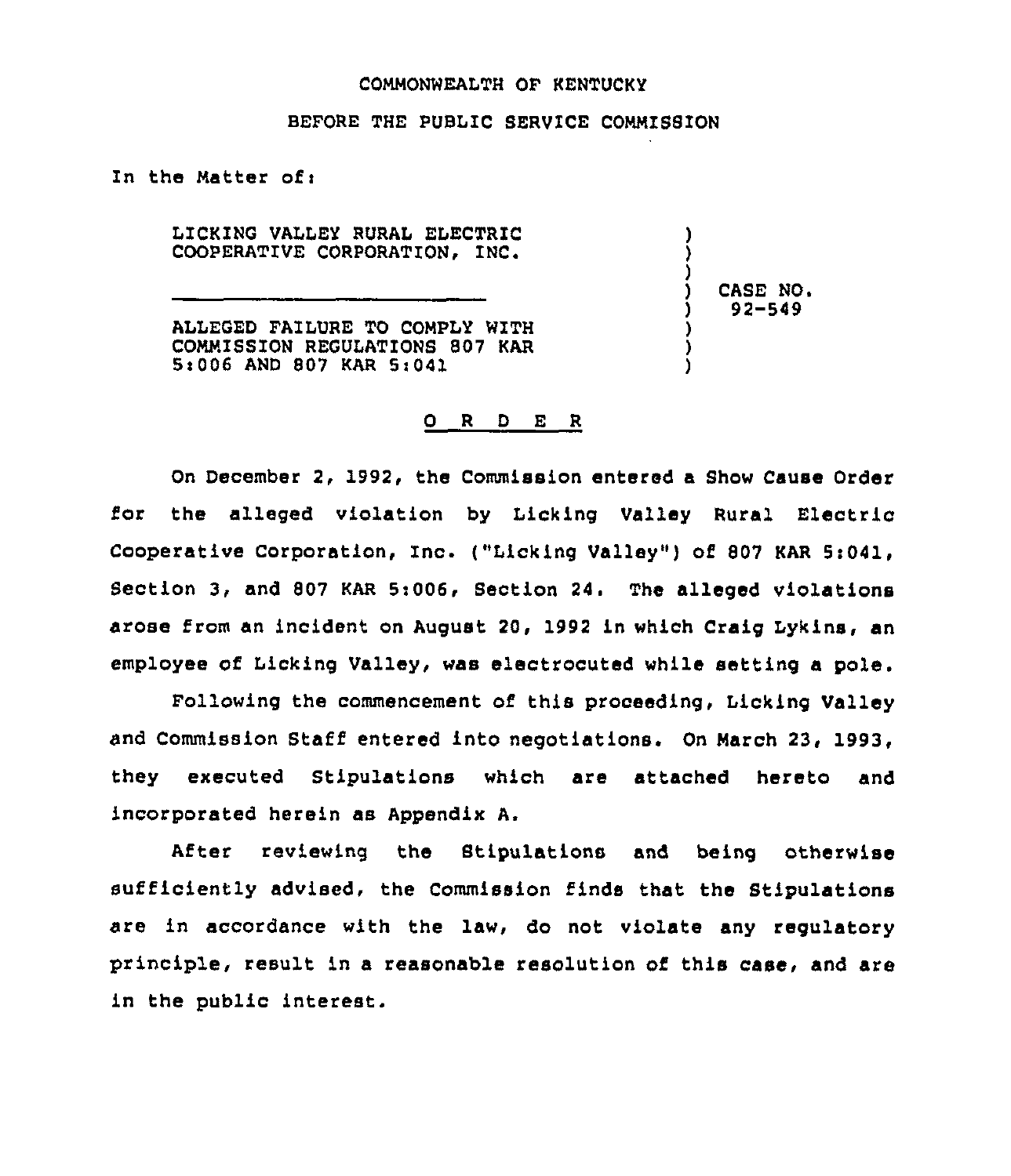IT IS THEREFORE ORDERED thati

l. The Stipulations, appended hereto, are incorporated into this Order as if fully set forth herein.

2. The terms and conditions set forth in the Stipulations are adopted and approved.

3. Lickinq Valley shall pay the agreed penalty of 55,000 within 10 days of the date of this Order by certified check or money order made payable to Treasurer, Commonwealth of Kentucky. Said check or money order shall be mailed or delivered to the Office of General Counsel, Public Service Commission, 730 Schenkel Lane, Frankfort, Kentucky 40601.

Done at Frankfort, Kentucky, this 5th day of April, 1993.

# PUBLIC SERVICE COMMISSION

 $\sum_{\text{chiffing}}$ rman

**Velant Chair** 

ATTEST:

Executive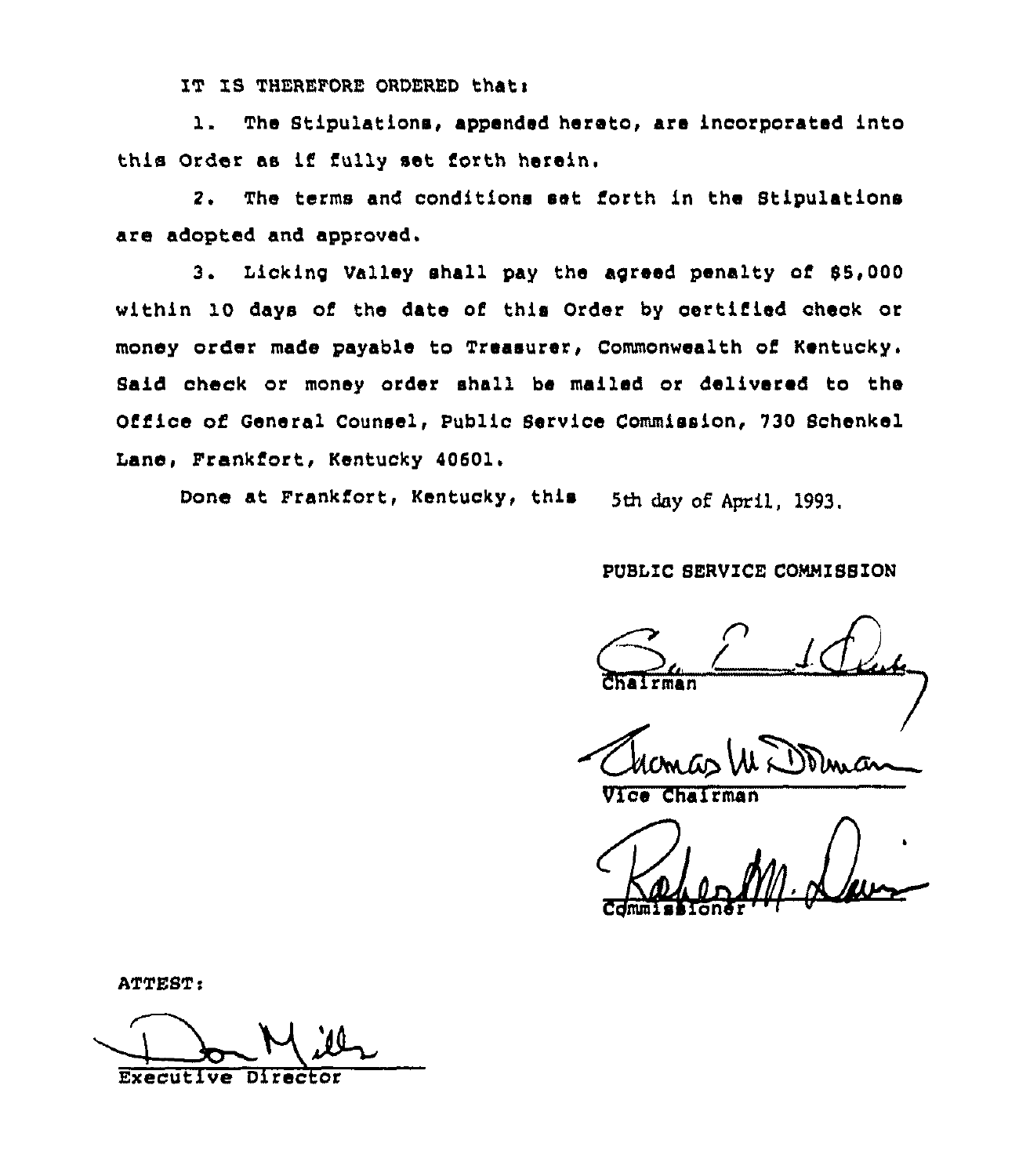## APPENDIX A APPENDIX TO AN ORDER OF THE KENTUCKY PUBLIC SERVICE COHMISSION IN CASE ND. 9P-549 DATED 4/5/93

#### COMMONWEALTH OF KENTUCKY

# BEFORE THE PUBLIC SERVICE COMMISSION

In the Matter of:

LICKING VALLEY RURAL ELECTRIC COOPERATIVE CORPORATION, INC.

) CASE NO. 92-549

) ) )

) 1 ) )

ALLEGED FAILURE TO COMPLY WITH COMMISSION REGULATIONS 807 KAR<br>5:006 AND 807 KAR 5:041

## STIPULATIONS

Licking Valley Rural Electric cooperative corporation, Inc., ("Licking Valley RECC") and the Staff of the Public Service Commission of Kentucky ("Commission Staff" ) stipulate the following:

1. Licking Valley RECC is corporation formed under the provisions of KRs chapter 279, is engaged in the distribution af electricity to the public for compensation for light, heat, power and other uses, and is therefare a utility subject ta the regulatory jurisdiction of the Public Service Commission of Kentucky ( "Commission" ) .

2. Commission Regulation 807 KAR 5:041, Section 3, requires an electric utility to maintain its plant and facilities in accordance with the standards of the National Electrical Safety Code (1990 Edition) ("NESC").

3. Commission Regulation 807 KAR 5:006, Section 24, as of August 20, 1992, required a utility to adopt and execute a safety program.

 $\mathbf{1}$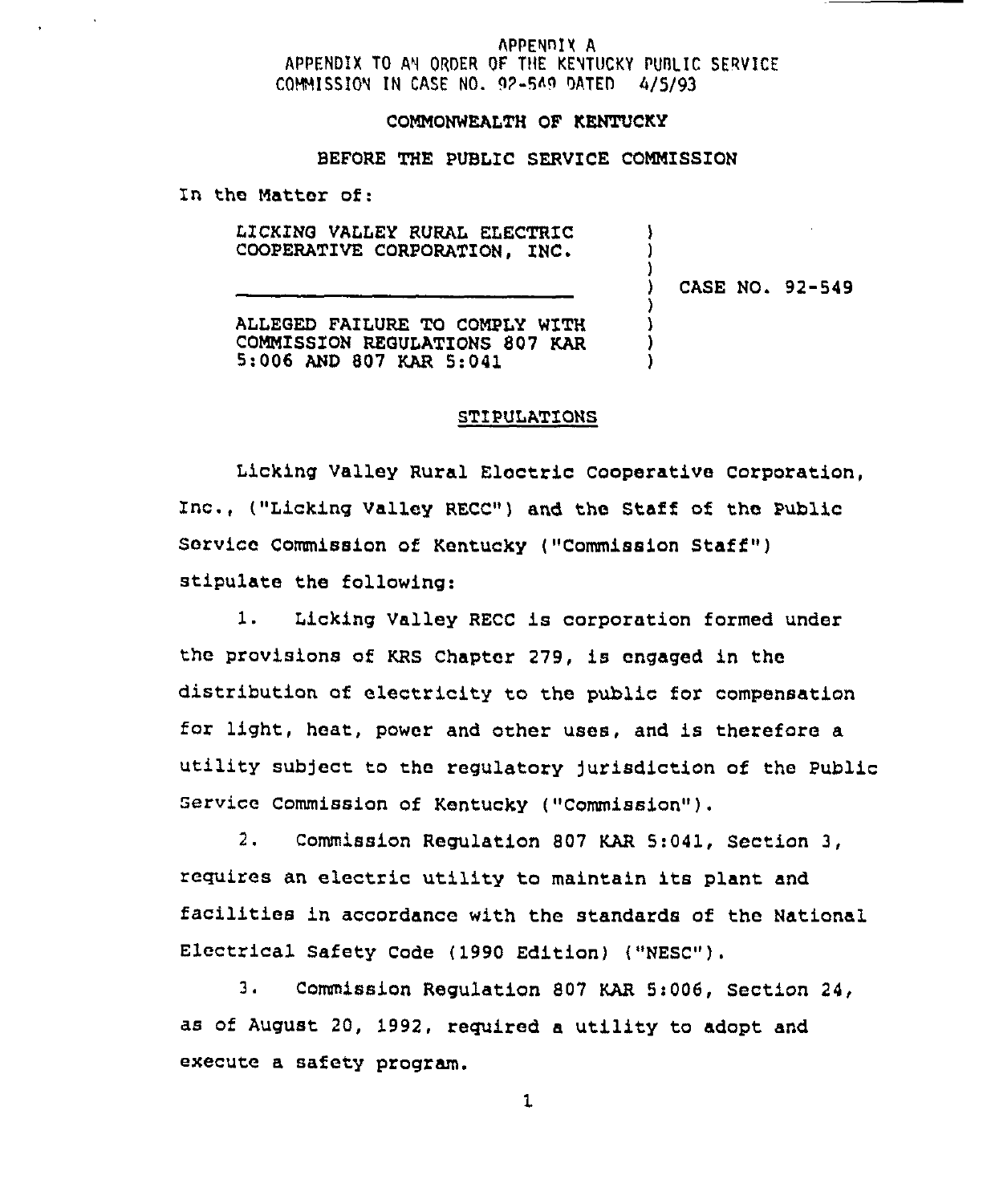4. Prior to August 20, 1992, Licking Valley RECC's safety rules required that, when a pole is being set or removed between conductors energized above 600 volts, the conductors be de-energized or covered with protective devices and employees handling the butt of the pole wear rubber gloves.

5. NESC Section 42 (421A) directs a foreman or person in charge to see that safety rules and operating procedures are observed.

6. NESC Section 42 {420H) requires that employees use the personal protective equipment and devices provided for work.

7. Prior to August 20, 1992, Licking Valley RECC had instituted and adopted a safety program in compliance with 807 KAR 5;006, Section 24.

8. Licking Valley RECC had employed Clark Phipps since september 17, 1973. on August 20, 1992, phipps was employed as <sup>a</sup> first class lineman.

9. Licking Valley RECC had employed Craig N. Lykins since June 3, 1991. On August 20, 1992, Lykins was employed as a laborer.

10. Both Clark Phipps and, craig N. Lykins participated in the safety pzogram hereinabove referred to.

11. Craig Lykins was electrocuted while ass'sting a three member work crew of Licking Valley RECC in a project to set a pole to raise a 7200 volt single phase line. He

 $\overline{2}$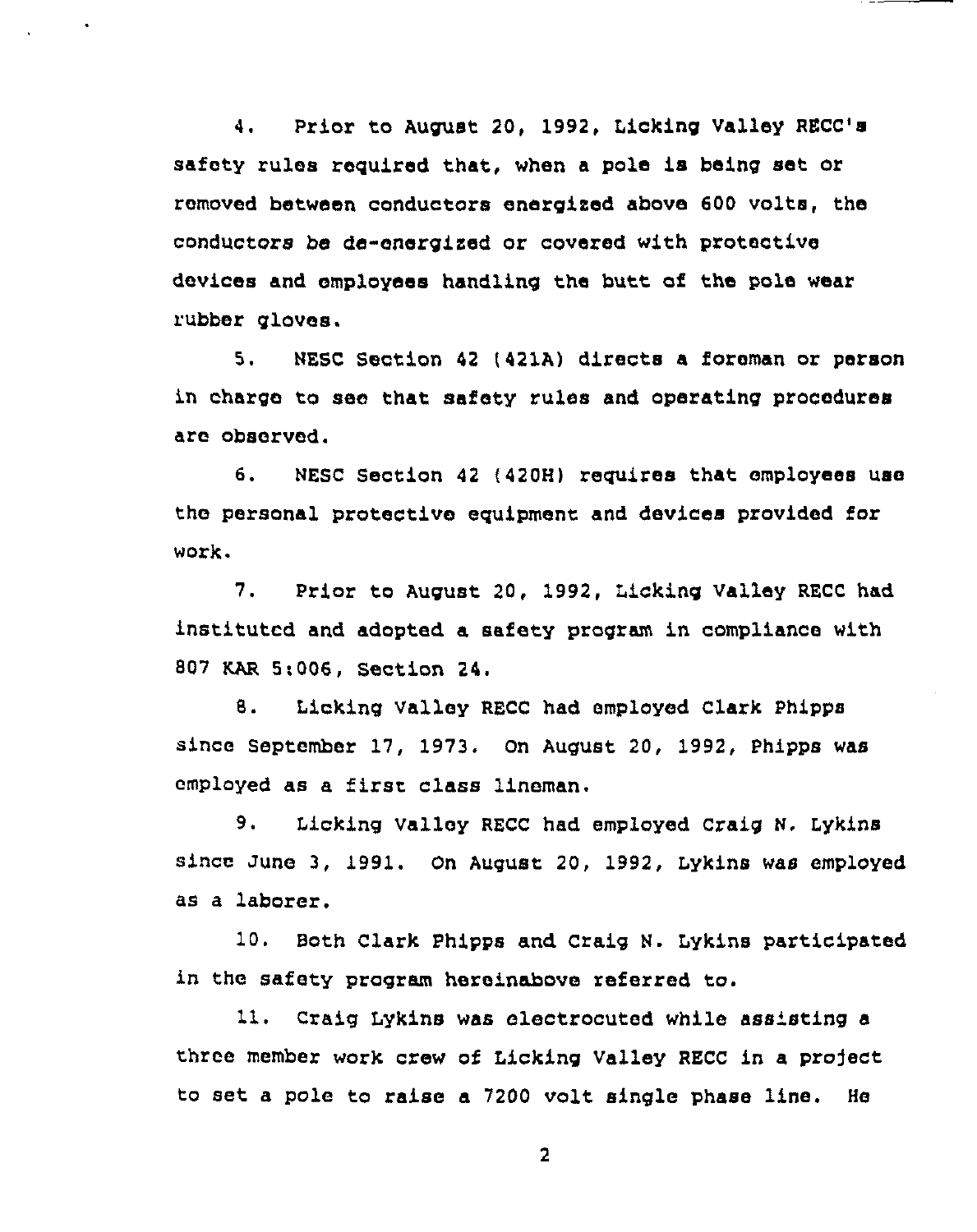suffered the fatal electrical shock while guiding the pole when the boom cable attached to the pole came into contact with the energized line. At the time of the incident, Lykins was not wearing rubber gloves nor was the line deenergized or covered st the paint of contact.

12. At the time of the incident, Clark Phipps was the person in charge of the crew in the process of setting the pole. The other members of the work crew were craig N. Lykins and Densil Wheeler, another employee of Licking Valley RECC.

13. Lykins' failure to wear rubber gloves while near the energized conductor, to de-energize the conductor or cover it with a protective device are violations of the NESC and the safety rules of Licking Valley RECC.

14. At the time of the incident, Craig Lykins knew, or should have known of the line's condition and the requirements of the NEsc snd the safety rules of Licking Valley RECC.

15. At the time af the incident, Licking Valley RECC hsd provided to Craig Iykins the following safety equipment: rubber gloves, rubber sleeves, rubber safety boots, and hard hat. Also, available and in use were "guts" for covering the energized conductor. The line was not covered at the point of contact.

1G. At the time af the incident, Craig N. Lykins was an employee of Licking Valley RECC and was acting within the

 $\overline{\mathbf{3}}$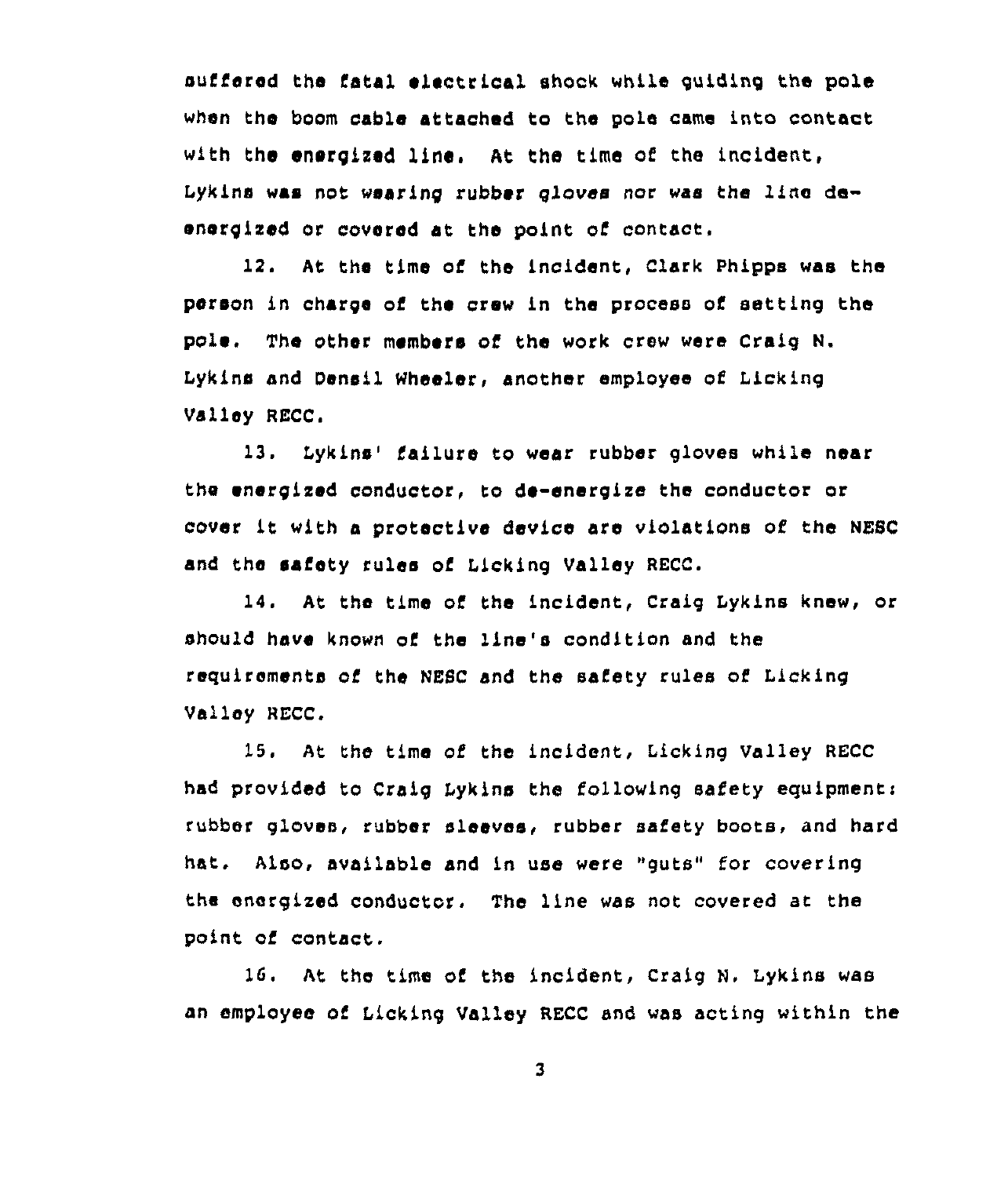scope of his employment.

17. At tho time of the incident, Licking Valley RECC ownod tho facilities in question.

18. At the time of the incident, Clark Phipps was tho person in charge at tho work site and was supervising Craig N. Lykins. Clark Phipps and Densil Wheeler were working in close proximity to Craig Lykins as he was assisting in the process of setting the pole.

19. NESC Section <sup>42</sup> (421A) required Clark Phipps to see that all safety rules and operating procedures were observed at tho site by all employees under his direction and to adopt such precautions as were within his authority to prevent tho accidont in question.

20. At tho time of the incident, Clark Phipps was a Licking Valley RECC employee and was acting within the scope of his omploymont.

21. At tho time of the incident, Clark Phippa knew, or should have known of tho line's condition, the activities of Craig Lykins and Donsil wheeler, and the requirements of Licking Valloy RECC's safety rules and the requirements of the NESC.

22. Tho transcribod statements of clark Phipps and Donsil Wheelor, contained in tho record, reflect the soquonco of ovonts surrounding the incident in question.

23. Licking Valley RECC waives its right to <sup>a</sup> hearing on tho December 21, 1992 Show Cause order, with the

4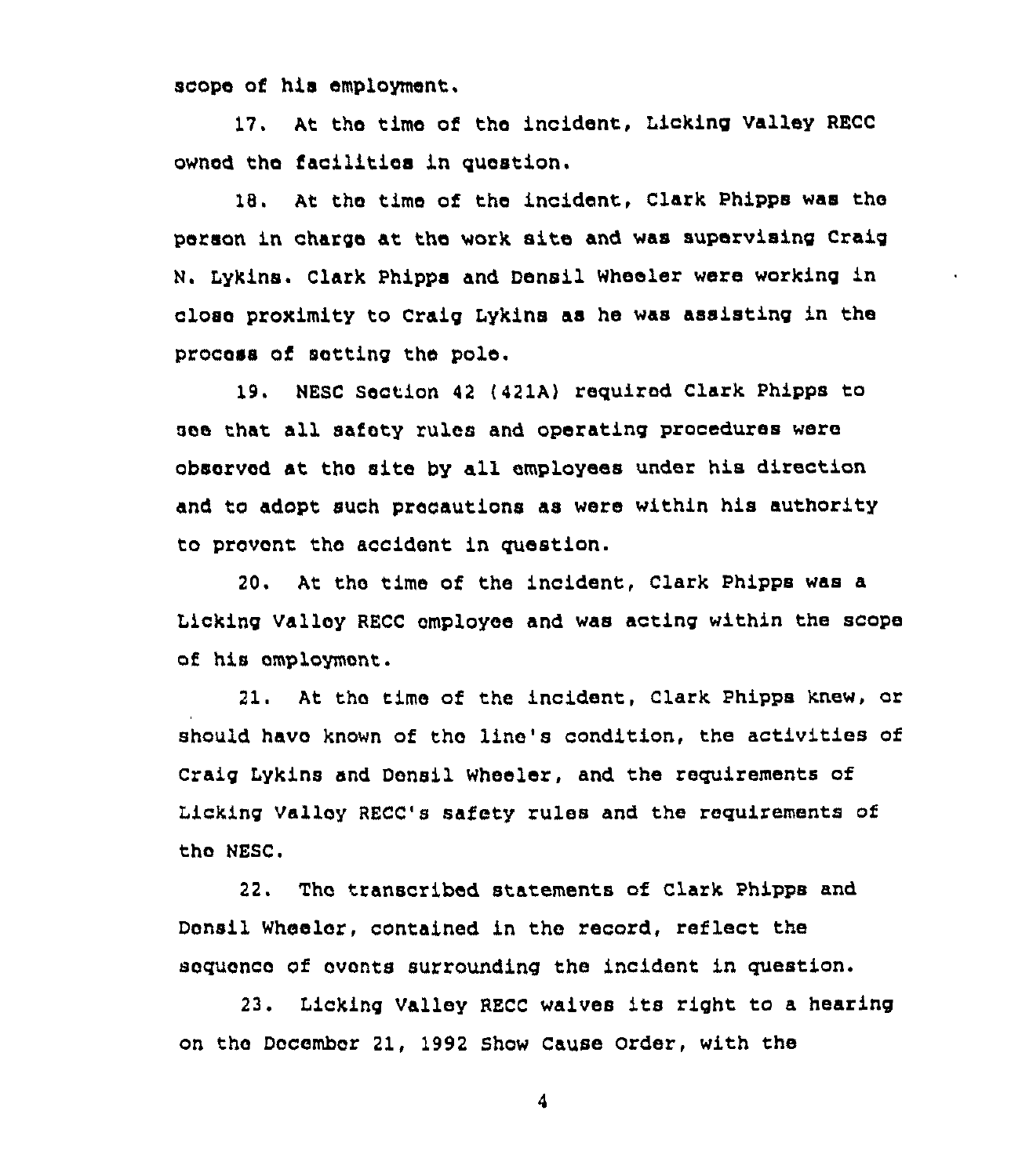Commission to decido the case on the stipulation and agroomont.

24. Licking Valley RECC will not contest the Commission's Decembor 21, <sup>1992</sup> Show Cause Order if tho commission approves this stipulation and the agreement roachod botwoon Licking Valley RECC and the Commission's Staff, that Licking Valley RECC will pay a civil penalty of \$ 2,500.00 fox tho alleged violation of 807 KAR 5i041, Section 3, and \$1,250 for each of the other two alleged violations of 807 KAR 5:006, Section 24, or a total of \$ 5,000.00 for tho three allogod violations contained in the Docembor 21, 1992 Show Cause Order, without admitting, or denying, any one or more of such allegations.

## ISSUES RENAINING

1. Licking Valley RECC contends that it has no record of any work rule violations by clark phipps and Craig N. Lykins prior to August 20, 1992.

2. Licking Valley RECC contends that it did not "willfully" violate any commission regulations. Tho incident was tho result of employee errors, and not misconduct on the part of tho utility.

3. Licking Valley RECC contends that, at tho time of tho incidont, Clark phipps, Craig Lykins and Densil Wheeler wora tho only omployeos who knew or should have known of the line's condition.

4. Commission Staff contends that as a result of

5